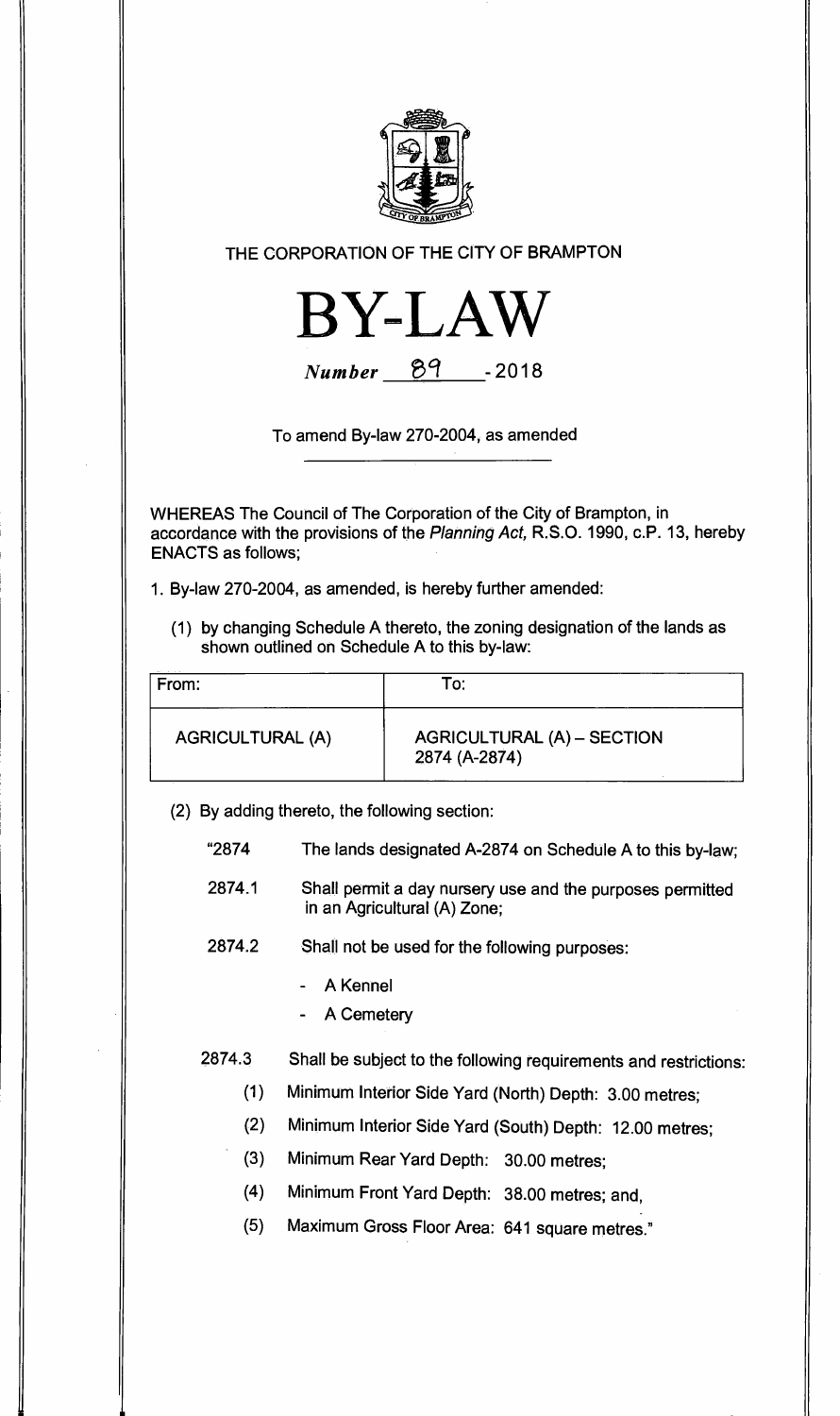**READ a FIRST, SECOND and THIRD TIME** and **PASSED** in Open Council this 30th day of May, 2018.



(City File: C04W12.005)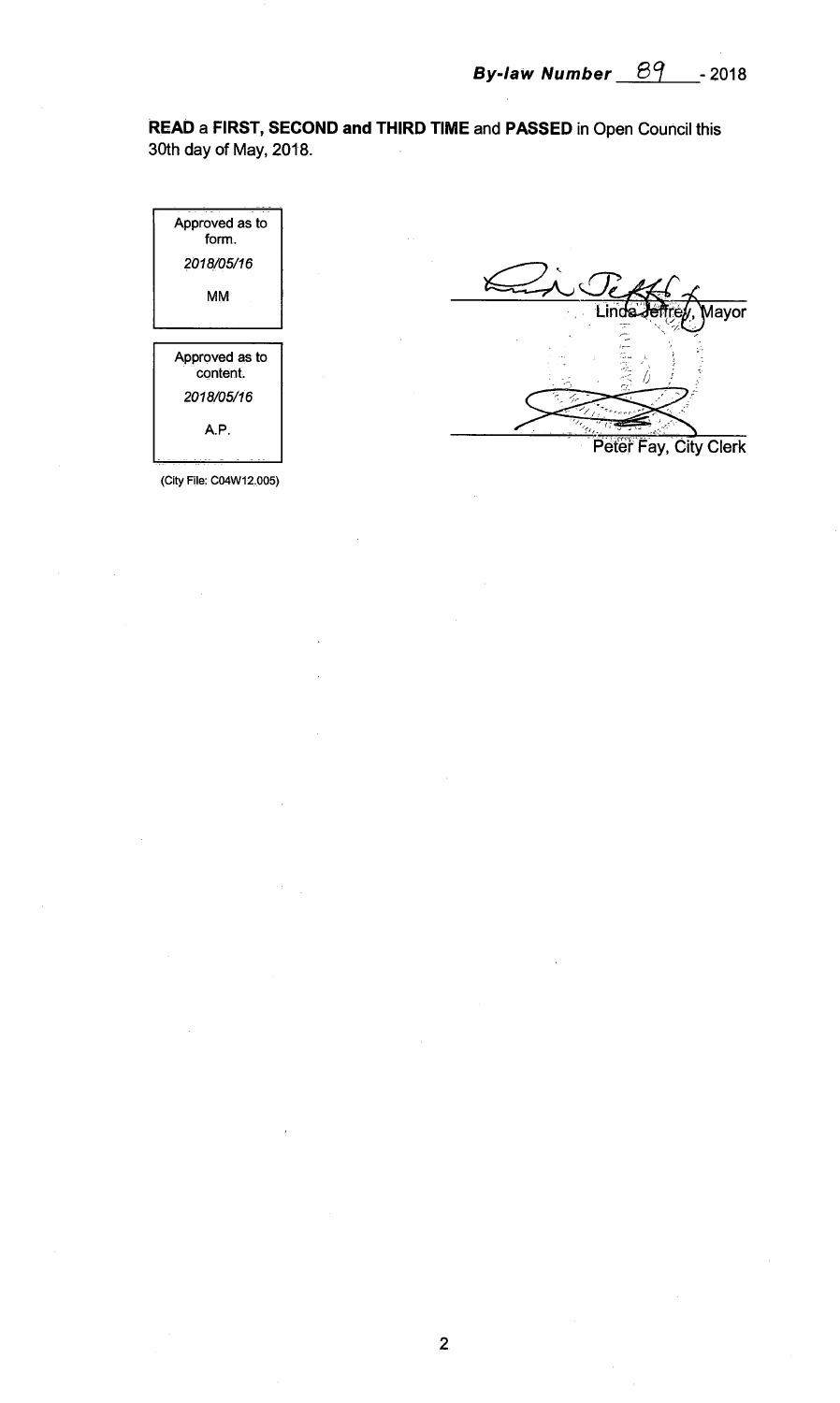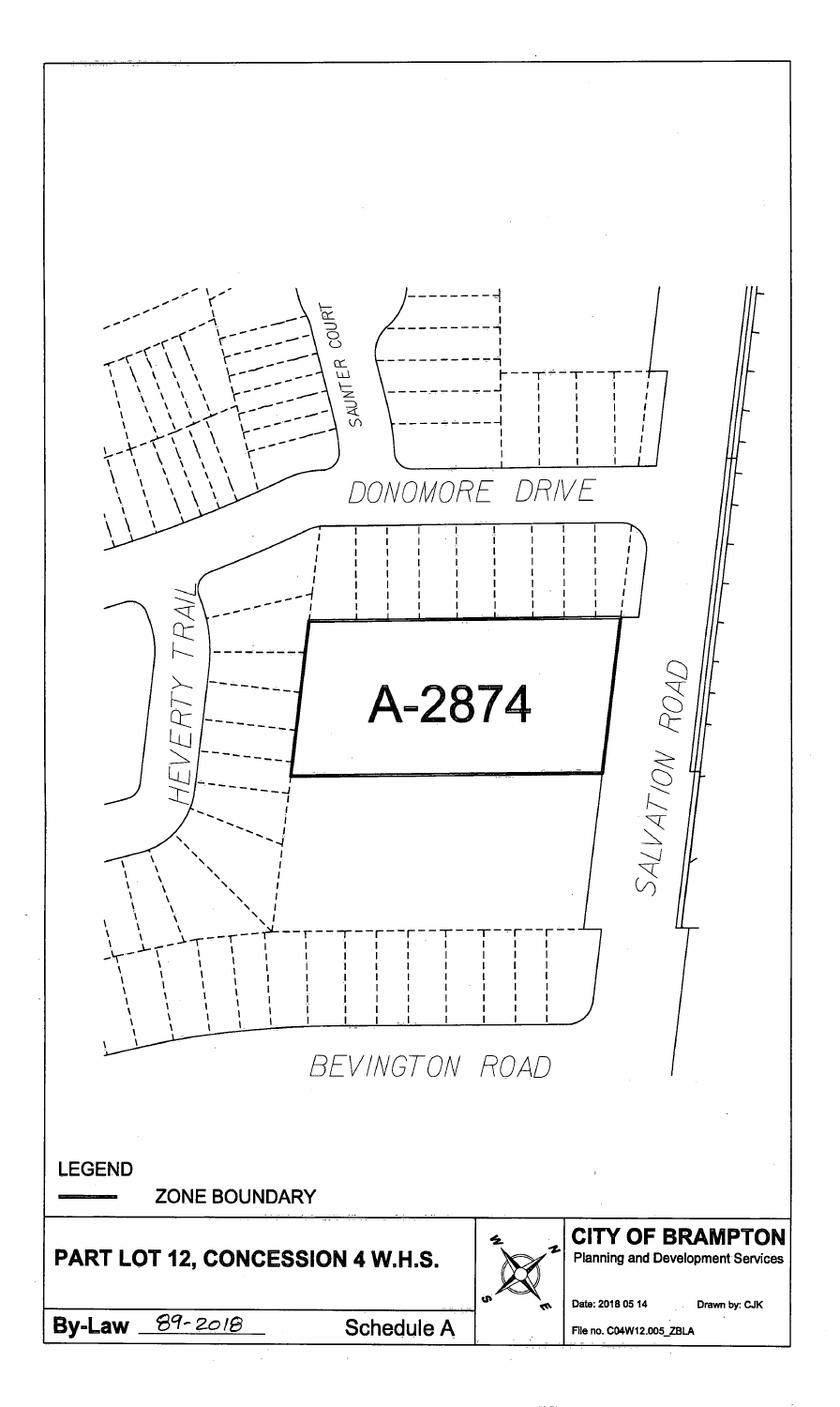